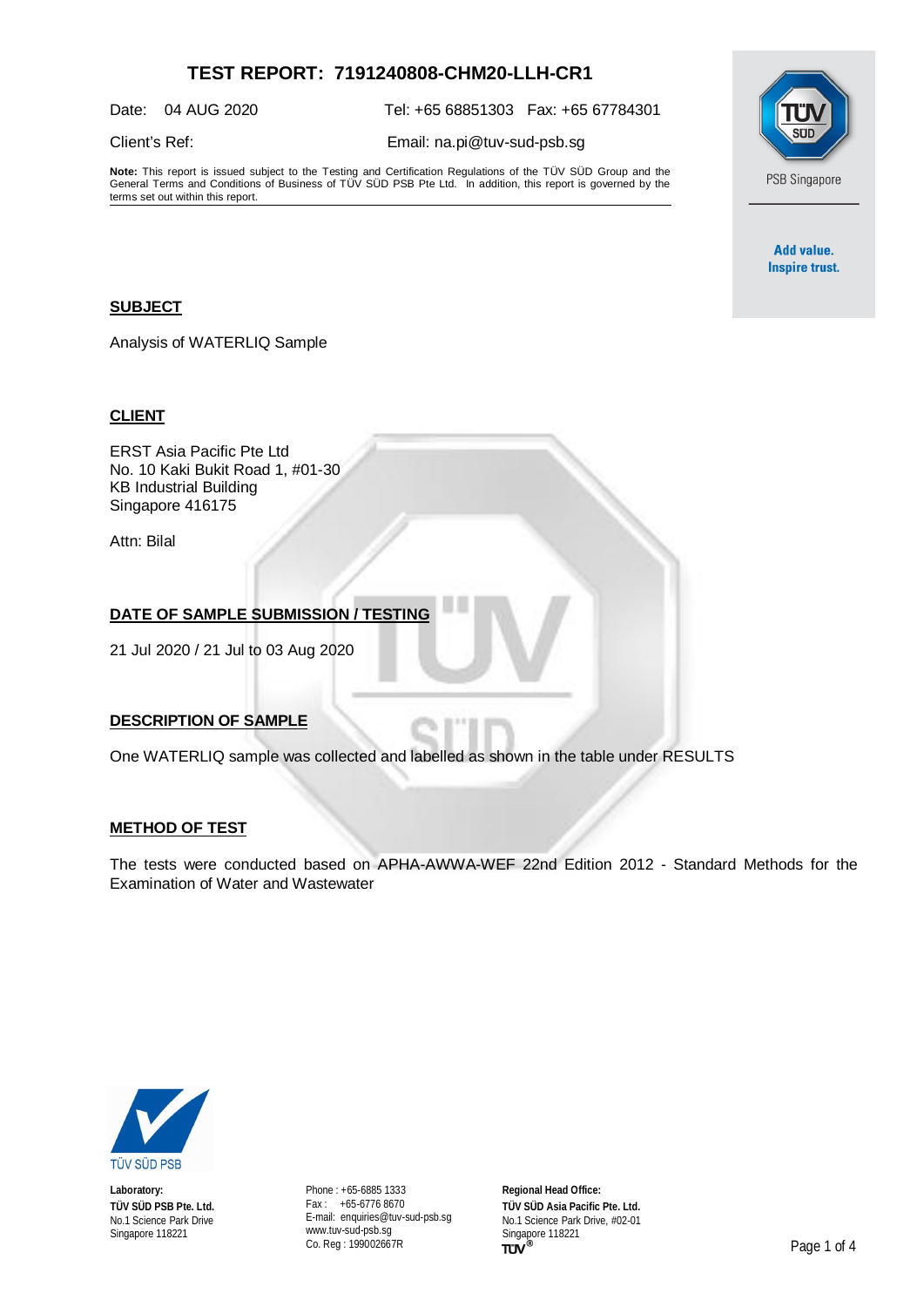# **TEST REPORT: 7191240808-CHM20-LLH-CR1** 04 AUG 2020



## **RESULTS**

| <b>Test Parameter</b>                       |            | <b>WATERLIQ Sample</b> | <sup>@</sup> Allowable Limit |
|---------------------------------------------|------------|------------------------|------------------------------|
| <b>Taste</b>                                |            | Unobjectionable        | Not Specified                |
| Odour                                       |            | Unobjectionable        | Not Specified                |
| Colour                                      | Hazen      | < 2.5                  | 15                           |
| Turbidity                                   | <b>NTU</b> | 0.30                   | 5                            |
| pH value at 25°C                            |            | 6.8                    | $6.5 - 9.5$                  |
| Conductivity at 25°C                        | $\mu$ S/cm | 359                    | Not Specified                |
| Nitrate as $NO3$                            | mg/l       | 2.0                    | 50                           |
| Fluoride as F                               | mg/l       | 0.4                    | 0.7                          |
| <b>Total Dissolved Solids</b>               | mg/l       | 345                    | Not Specified                |
| Total Alkalinity (as CaCO <sub>3</sub> )    | mg/l       | 47.9                   | Not Specified                |
| Total hardness (as CaCO <sub>3</sub> )      | mg/l       | 49.6                   | Not Specified                |
| Chloride (as CI)                            | mg/l       | 62.0                   | Not Specified                |
| Sulphate (as SO <sub>4</sub> )              | mg/l       | 28.0                   | Not Specified                |
| Phosphate (as PO <sub>4</sub> )             | mg/l       | < 0.1                  | Not Specified                |
| Silica (as SiO <sub>2</sub> )               | mg/l       | 2.3                    | Not Specified                |
| Iron (as Fe)                                | mg/l       | < 0.01                 | Not Specified                |
| Manganese (as Mn)                           | mg/l       | < 0.01                 | 0.4                          |
| Copper (as Cu)                              | mg/l       | 0.06                   | $\overline{2}$               |
| Aluminium (as Al)                           | mg/l       | < 0.01                 | 0.2                          |
| <b>Total chlorine</b>                       | mg/l       | < 0.01                 | 5                            |
| Escherichia coli*<br>$(35^{\circ}C, 24 hr)$ | CFU/100ml  | < 1                    | < 1                          |

Note :

1. @ The allowable limits for drinking water as per Environmental Public Health (Quality of Piped Drinking Water) Regulations 2008 (updated 1 Nov 2010).

- 2. CFU Colony Forming Unit
- 3. EC Broth For enumeration of E. coli
- 
- 4. \* Determined by Membrane Filter Procedure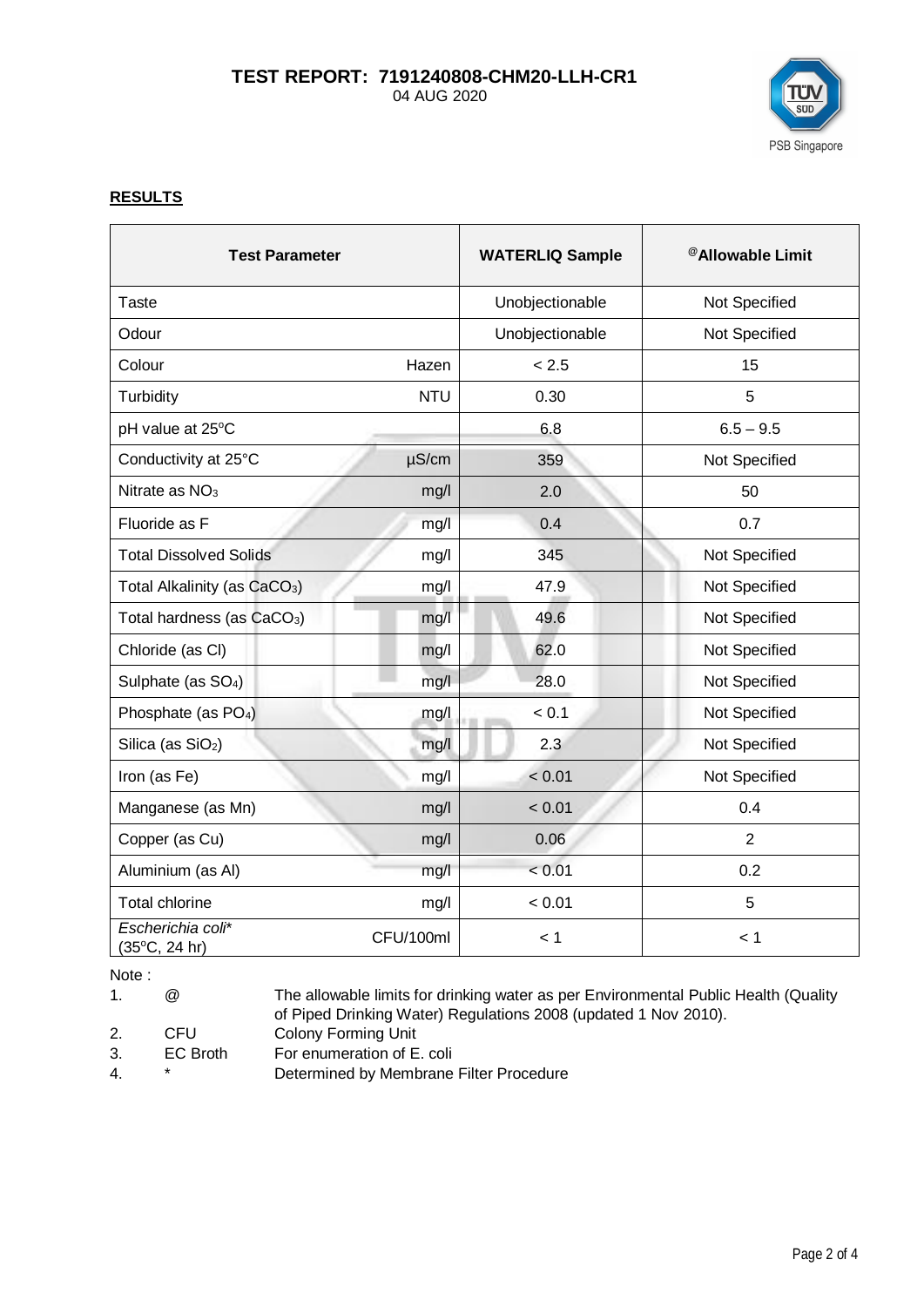## **TEST REPORT: 7191240808-CHM20-LLH-CR1** 04 AUG 2020



### **REMARKS**

The parameters tested for the WATERLIQ sample were within the allowable limits for drinking water as per Environmental Public Health (Quality of Piped Drinking Water) Regulations 2008 (updated 1 Nov 2010).



Jele

**LEE LENG HIANG DR. PI NA**

HIGHER TECHNICAL EXECUTIVE ASSISTANT PRODUCT MANAGER ENVIRONMENTAL MONITORING CHEMICAL & MATERIALS